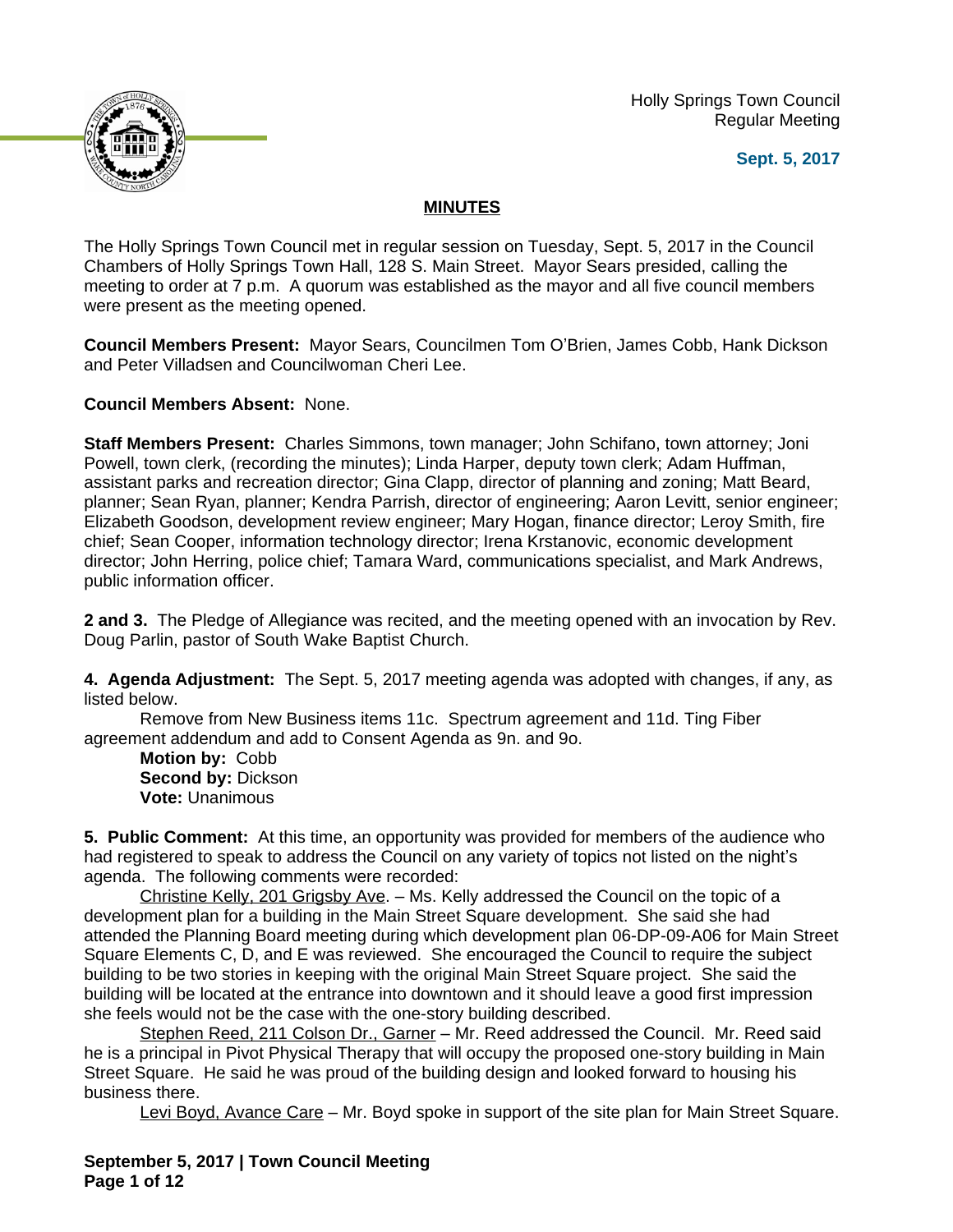Angie Staheli, 212 Meares Bluff Lane – Ms. Staheli addressed the Council to encourage the preservation of the Needham Norris House on Avent Ferry Road. The historic home, she said, could be moved and/or restored in place by volunteers if the Town would do what it could to make sure the owner doesn't destroy it before a restoration and preservation project can be implemented.

Joe Fanjoy, 109 Fairgrounds Road - Mr. Fanjoy repeated his request that Grigsby Avenue be resurfaced and equipped with curb and gutter. He said he understands the street is a statemaintained roadway but he has been waiting several years patiently for it to be resurfaced. Ms. Parrish reported that Grigsby Ave. will be resurfaced by NCDOT in its upcoming street improvement project, and she would call to find out when the work might commence.

**6a. Childhood Cancer Awareness Month -** Recipients of this proclamation were present but left the meeting and could not be located as this agenda item began. Councilwoman Lee said Holly Springs High School students Megan Forrestal, Katie Kitching and Haileigh West are working on a Childhood Cancer awareness project for their Health Occupations Students of America club's Community Awareness event. The students would like to use a public tree in town to decorate for the cause. Councilwoman Lee said their idea is to plant yellow flowers around the base of the tree and allow the community to place gold ribbons and wind chimes on the tree to show support for Childhood Cancer Awareness during the month of September.

Mayor Sears said the students also plan to have a space at the Holly Springs Farmers Market to raise awareness of September as Childhood Cancer Awareness Month. They will be handing out bracelets and stickers while informing the citizens about the subject with information brochures.

Mayor Sears said he would wait and when the students returned to the meeting, he would then present the students with a proclamation designating September as Childhood Cancer Awareness Month in Holly Springs.

**Action:** None.

**6b. Holly Springs School of Dance –** Councilman Dickson said that in 1997, not many people believed in Holly Springs with its 5,000 or so people, a single elementary school and one grocery store. But a talented and creative young couple, Chris and Marilyn Chappell, did. They invested in the lonely business community here. They opened Holly Springs School of Dance.

Mayor Sears and Councilman Dickson recognized the Chappells for their faith in Holly Springs and for the success they have achieved during the past two decades. Holly Springs School of Dance has become an iconic symbol of our town, as Marilyn has encouraged her talented students to always represent their hometown with pride and respect. As well as being ambassadors of Holly Springs to far away places like New York City, the Holly Springs School of Dance students are heavily involved in the community, lending their talents to local events, festivals, parades and causes.

Marilyn says that what sets Holly Springs School of Dance apart from other schools -- the commitment to excellent instruction as well as our commitment to the community. She says she and Chris believe that dancers should use their gifts and talents to the betterment of the community. That's why they perform at senior citizens centers, participate in their Holiday Cabaret (which has raised thousands of dollars for the American Cancer Society's Relay for Life), dance with kids whose parents are terminally ill, perform at the Masonic Home for Children, and are artists-inresidence at local elementary schools, just to name a few.

Springs Dance Company, the school's resident company, is driven by the mission of bringing dance to people who may not otherwise experience it. Her dancers are learning lessons that will stay with them as they grow and develop into adult members of our communities.

**Action:** None. Mayor Sears presented the Chappells and Holly Springs School of Dance with a Certificate of Commendation for their investment and faith in the community of Holly Springs on the 20<sup>th</sup> anniversary of Holly Springs School of Dance.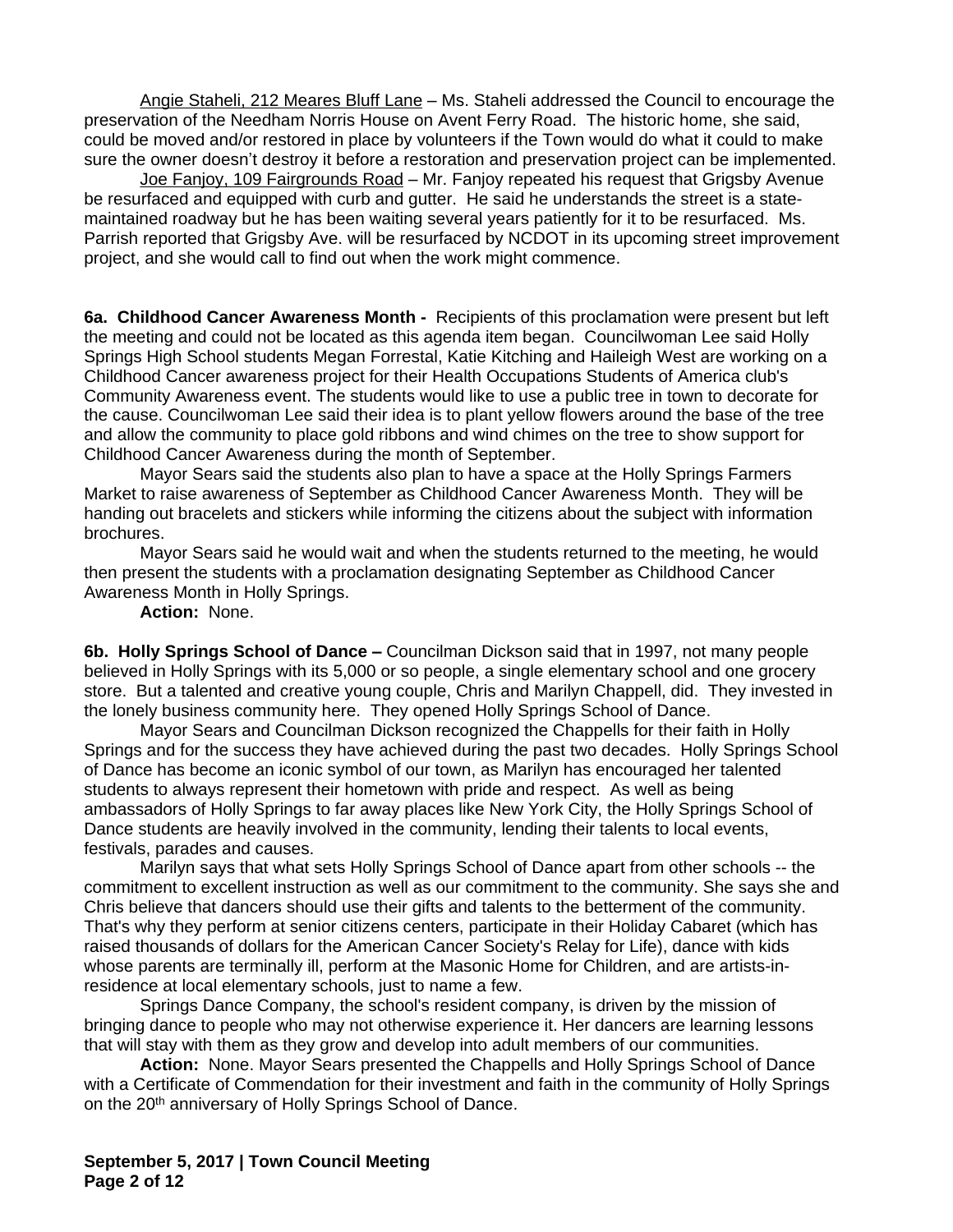**6c. Board of Adjustment Oath of Office -** Ms. Powell said that on July 17, the Wake County Board of Commissioners appointed two residents of the Town's extraterritorial jurisdiction to fill the ETJ seats on the Board of Adjustment.

Lois (Lisa) Semmens was appointed a regular member representing the ETJ; and Jeremy Hudson was appointed as an alternate member representing the ETJ. Ms. Semmens was an alternate member, and Mr. Hudson resumes her term upon her appointment as a regular member.

Ms. Semmens was administered the oath of office on Aug. 1. Ms. Powell administered the oath of office to Mr. Hudson.

**Action:** None.

**7a. 9/11 Dedication -** Fire Chief Smith announced the time and date of the Holly Springs Fire / Rescue Department's 9/11 memorial dedication. Chief Smith gave details of the ceremony and describe the memorial that will be unveiled. The public is invited to attend.

**Action:** None.

**7b. Downtown Area Plan -** Ms. Christine Kelly addressed the Council about her belief that there is a need for a traffic analysis of the downtown village district and an update to the Village District Area Plan, similar to the Southern Area Planning Initiative.

Ms. Kelly said she has reviewed the current Village District Area Plan (updated in March 2014), the Comprehensive Transportation Plan (published in June 2011) and the plans/maps found on the town's Website. Ms. Kelly said she feels it is a challenge and she has to be creative sometimes when she wants to get around in Holly Springs, so she feels officials should give transportation – particularly downtown transportation – careful consideration before approving any projects or street network changes.

She says she wants the Council to revisit the Village District Area Plan, particularly as it pertains to traffic flow.

She said her concern stems from a June call she received from the town's engineering department. During that conversation, she said, she was advised that a portion of Raleigh Street would be closed. She said it was the first she had heard of it and that her neighbors also were unaware. She said she felt such a major change should involve community input and participation in the process.

Ms. Kelly said she was told by staff that there is a transportation plan but it is only 75 percent complete, and she did not feel any decisions should be made until the plan is complete.

She added that she wanted an update to the Village District Area Plan so that making enhancements to our downtown area is based on current information, including the possible impact from new developments that already have been approved that will impact the local traffic.

Councilwoman Lee asked staff about Ms. Kelly's claim that the transportation plan for downtown is not complete.

Ms. Parrish explained that the description is true, but the description is a little misleading. She explained that a draft transportation plan for downtown was presented to Council in November 2015. The draft plan describes a grid of one-way street pairs to move traffic downtown and was in response to Council direction that citizens want a more vibrant downtown. A new roadway network was drafted to move traffic more efficiently and to make properties better suited for private nonresidential development.

The plan was presented as a concept to determine if Council wanted to continue in that direction – to include one-way street pairs, Rogers Street extended and the closure of a portion of Raleigh Street -- before time and money was spent on more detailed analysis. In 2015, Council gave the nod for the draft plan to be formalized.

Ms. Parrish said when Ms. Kelly says traffic studies are only 75 percent complete, she may be referring to information provided by staff that traffic studies were done in January 2015, January 2016 and in association with the Town Hall Commons project in the spring of 2017; however, staff would like to get traffic counts for downtown since the completion of Main Street Extended. Since it

**September 5, 2017 | Town Council Meeting Page 3 of 12**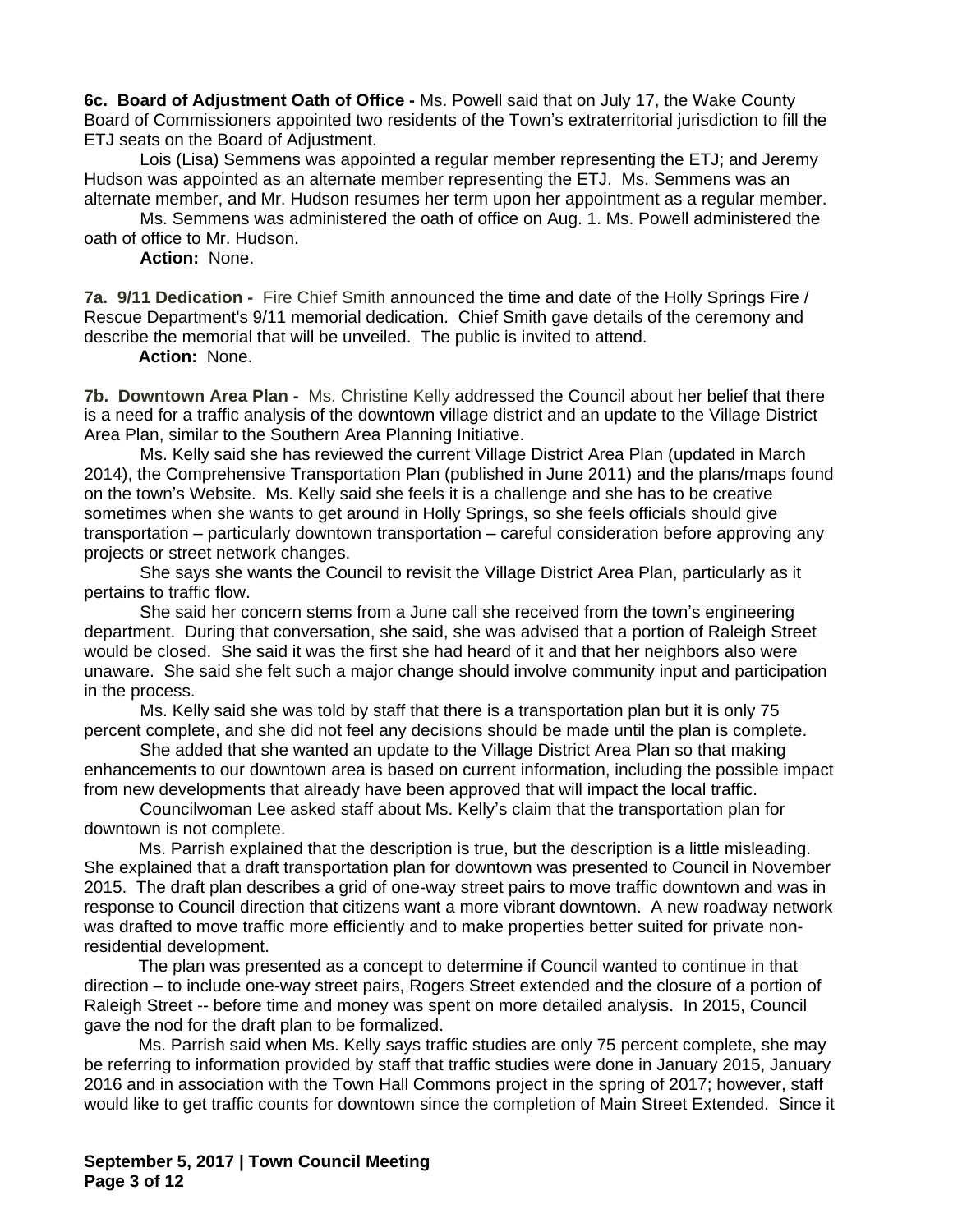opened only a month ago, those counts have not yet been collected and figured in to the developing plan.

In the meantime, two separate private developers identified neighboring projects they want to build downtown, touching most of the streets featured on the draft downtown transportation plan.

Ms. Parrish said the development opportunity arose, and the designs for the project were done, using the draft transportation plan. While the traffic counts are being collected to figure in the impacts of Main Street Extension, the traffic counts, Ms. Parrish said, would not likely change the layout of streets in the draft transportation plan.

Councilman Dickson responded to Ms. Kelly's remarks, noting that the closure of a portion of Raleigh Street to eliminate its junction with Main Street also was on the draft transportation plan that was talked about by Council iin open session. He feels the closure was a good idea because the extension of Rogers Street would butt up against the point where Raleigh Street conjoins with Main Street, creating a dangerous 5-point intersection.

**Action:** None.

**8a. Public Hearing: 17-SEU-04 / 17-MAS-05 / 17-WAV-19 Town Hall Commons / Detailed Master Plan –** Mr. Ryan said for the past several months, town staff have been actively working with several landowners to form a public / private partnership to jumpstart development in the core area of the Village District. Development of the Village District core has long been a goal for the Town. As outlined in the Village District Area Plan, the core is the most important area in our Village District. It is the focal point and the center of activity in the Village District. While several small projects have been completed by the Town and private landowners through the years, the last major commercial project in the Village District core was the Mims Towne Square project in 2002/2003.

He said the proposed master plan is the accumulation of the efforts of town staff, the town's consultant, and private landowner partners to establish the framework for new development in the downtown core. While individual development plans for each component of the master plan will follow and provide site specific details and building elevations, the master plan outlines some of the important public investments the Town will be making to support private investment in the Village District.

Ms. Goodson asddressed the utility and roadway aspects of the plan.

She said the roadway aspects were presented to Council in a draft transportation plan in November 2015 at the Council's winter retreat meeting. The draft plan describes a grid of one-way streets to move traffic downtown and was in response to Council direction that citizens want a more vibrant downtown. A new roadway network was drafted to move traffic more efficiently and to make properties better suited for private non-residential development.

The draft transportation plan, Ms. Goodson said, shows Center Street as one-way in its current direction; Ballentine as one-way in the opposite direction; Rogers Street extended across Main Street as one-way parallel to Center Street; and Elm Street as one-way parallel to Ballentine Street. The draft also shows the closure of a portion of Raleigh Street to eliminate the 5-point intersection that would be created by the extension of Rogers Street.

Councilman Dickson earlier in the meeting, in responding to Ms. Kelly's remarks, had noted that the closure of a portion of Raleigh Street to eliminate its junction with Main Street also was on the draft transportation plan because:

- the extension of Rogers Street, necessary to create a workable grid of one-way streets and to facilitate development of property on Main Street, would butt up against the point where Raleigh Street conjoins with Main Street, creating a dangerous 5-point intersection;
- residents of Raleigh Street in 1998 before the Hwy. 55 Bypass was constructed had asked for and indicated a desire that that portion of Raleigh Street be closed to prevent traffic from veering off of Main Street onto Raleigh Street and disrupting the former quiet nature of their residential street; however, town officials said it would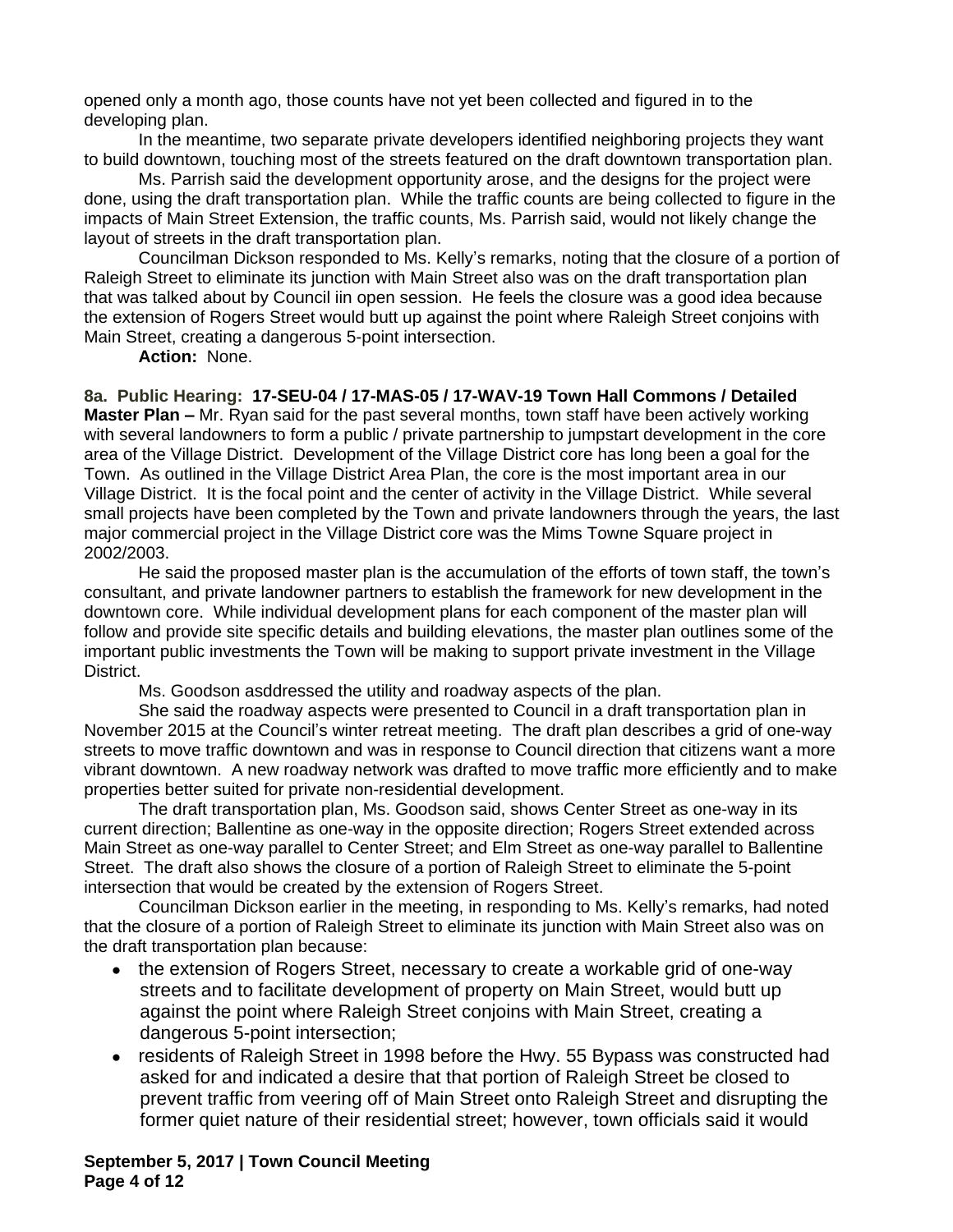consider the closure of Raleigh Street in the future when development occurred downtown (the town, instead, installed three-way stops on Raleigh Street to calm traffic.)

Having explained the draft transportation plan that had been given a positive consensus of agreement by Council in 2015, Ms. Goodson went on to say that staff had planned to update the plan to take into account the effects of the Main Street extension, which opened a month ago. Those traffic counts have not been collected or applied to the draft plan yet.

In the meantime, however, this project, which touches all of the streets featured on the draft transportation plan, arose. So, staff designed the public portion of the public/private project – public parking lot, streets and utilities -- with the draft transportation plan in mind. Downtown traffic counts that may change since the opening of Main Street Extended, Ms. Parrish said, would not likely change the layout of streets drawn on the plan. She added that the traffic impact analysis provided by the developer of the private portion of the project takes into account the additional traffic on Main Street that would result from the closure of the southern end of Raleigh Street.

Mr. Ryan said the Planning Board had reviewed the application and recommends approval.

With that explanation completed, Mayor Sears opened the public hearing. The following sworn testimony and evidence was submitted by those who had been administered the oath by the deputy town clerk:

Christine Kelly, 201 Grigsby Ave. – Ms. Kelly said she is excited about the project. She is, however, concerned about the restructuring of the roadway network. She stressed that residents of Raleigh Street were unaware that there are plans to close (a portion of) Raleigh Street and that they should have been notified and made a part of the decision-making process.

Jonathan Gibbons, 213 and 217 W. Ballentine St. - Mr. Gibbons said an approved entrance to 213 W. Ballentine Street from Avent Ferry Road is shown on this master plan to be removed. He said that is his main concern. He said he felt that the driveway will be removed eventually but he thinks it would have a negative impact on his property.

Tina Rimmer, 237 Raleigh Street – Ms. Rimmer said she was upset she wasn't notified that she was not notified that there were plans to close (a portion of) Raleigh Street (sic).

There being no further testimony, the public hearing was closed**.**

In discussion, Council and staff addressed concerns of residents regarding Raleigh Street. Staff noted that Raleigh Street is not being closed, but only the portion of Raleigh Street from Main Street to Grigsby Ave. Ms. Kelly had noted that many people use Raleigh Street as a parallel route to Main Street and would be affected by the closure. In discussion, Mr. Simmons made three points:

- the special exception use and master plan is a separate question and that approval of the master plan for the project would not close Raleigh Street – the closure would be a separate action with its own public hearing and opportunity for residents to provide input;
- if the road is closed, the traffic that Ms. Kelly had acknowledged, would be diverted to remain on Main Street, which is designed for a higher traffic volume than Raleigh Street;
- and the realignment and extension of Rogers Street would create a dangerous k-like intersection that would be dangerous, so the closure of a portion of Raleigh Street would be necessary for public safety.

There was no evidence presented to prevent the Council from making the necessary findings of fact, and, aside from the likely closure of a portion of Raleigh Street to accommodate the extension of Rogers Street, no speakers in the hearing voiced concerns about the project itself.

**September 5, 2017 | Town Council Meeting Page 5 of 12**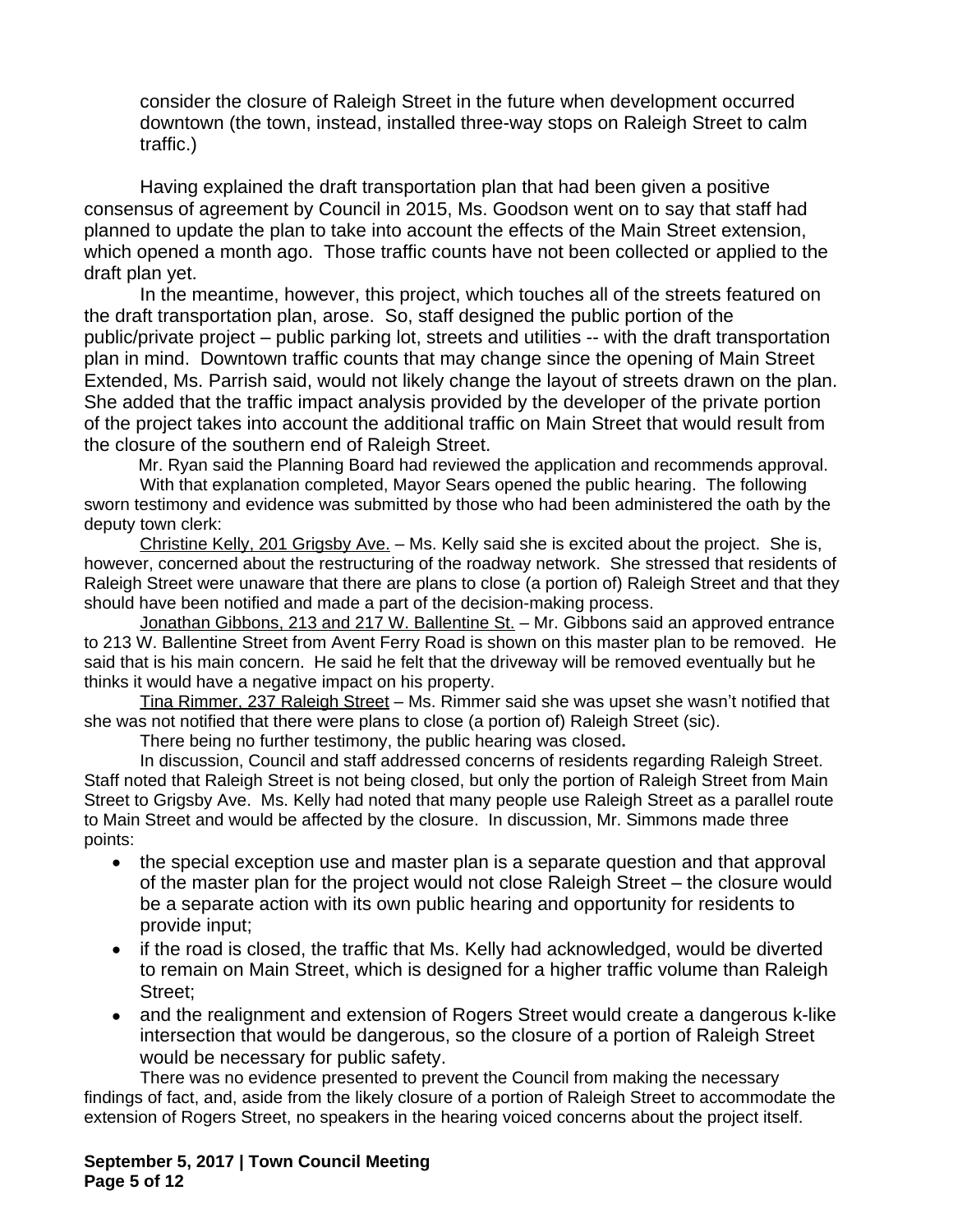**Action #1:** The Council approved a motion to make and accept the findings of fact to be recorded in the minutes for Special Exception Use Petition #17-SEU-04 for Town Hall Commons / Public Parking to allow for a new project in the TV Town Village District, as submitted by CLH Design, PA.

## Special Exception Use Findings of Fact:

A special exception use may only be granted upon the presentation of sufficient evidence to enable a written determination that:

- a. The proposed use will not be injurious to the public health, safety, comfort, community moral standards, convenience or general welfare;
- b. The proposed use will not injure or adversely affect the adjacent area;
- c. The proposed use will be consistent with the character of the district, land uses authorized therein, and the Town of Holly Springs Comprehensive Plan;
- d. The proposed use shall conform to all development standards of the applicable district (unless a waiver of such development standards is requested as part of the special exception use petition and approved as set forth above, in which case the proposed use shall conform to the terms and conditions of such waiver).
- e. Access drives or driveways are or will be sufficient in size and properly located to: ensure automotive and pedestrian safety and convenience, traffic flow as set forth in Section 7.09 – Pedestrian Circulation and Vehicular Area Design; and, control and access in case of fire or other emergency;
- f. Off-street parking areas, off-street loading areas, trash enclosures, trash pick-up and removal, and other service areas are located so as to be safe, convenient, allow for access in case of emergency, and to minimize economic, glare, odor, and other impacts on adjoining properties and properties in the general neighborhood;
- g. The lot, building or structure proposed for the use has adequate restroom facilities, cooking facilities, safety equipment (smoke alarms, floatation devices, etc.), or any other service or equipment necessary to provide for the needs of those persons whom may work at, visit or own property nearby to the proposed use;
- h. Utilities, schools, fire, police and other necessary public and private facilities and services will be adequate to handle the needs of the proposed use;
- i. The location and arrangement of the use on the site, screening, buffering, landscaping, and pedestrian ways harmonize with adjoining properties and the general area and minimize adverse impacts; and,
- j. The type, size, and intensity of the proposed use (including but not limited to such considerations as the hours of operation and numbers of people who are likely to utilize or be attracted to the use) will not have significant adverse impacts on adjoining properties or the neighborhood.

## **Motion by:** Lee **Second by:** Dickson **Vote:** Unanimous

*A copy of 17-SEU-04 / 17-WAV-19 Town Hall Commons Master Plan are attached to these minutes.*

**Action #2:** The Council approved a motion to make and accept the findings of fact to be recorded in the minutes for a waiver of regulations of UDO Section 7.05 D. Use of Required Off-Street Loading, to allow for the off-street loading space located on W. Ballentine St. to be signed for a commercial loading zone Monday-Friday between 7am and 4pm and as regular on-street parking outside of the designated hours in association with Master Plan 17-MAS-05 Town Hall Commons / Public Parking.

**Motion by:** Cobb **Second by: O'Brien Vote:** Unanimous

**September 5, 2017 | Town Council Meeting Page 6 of 12**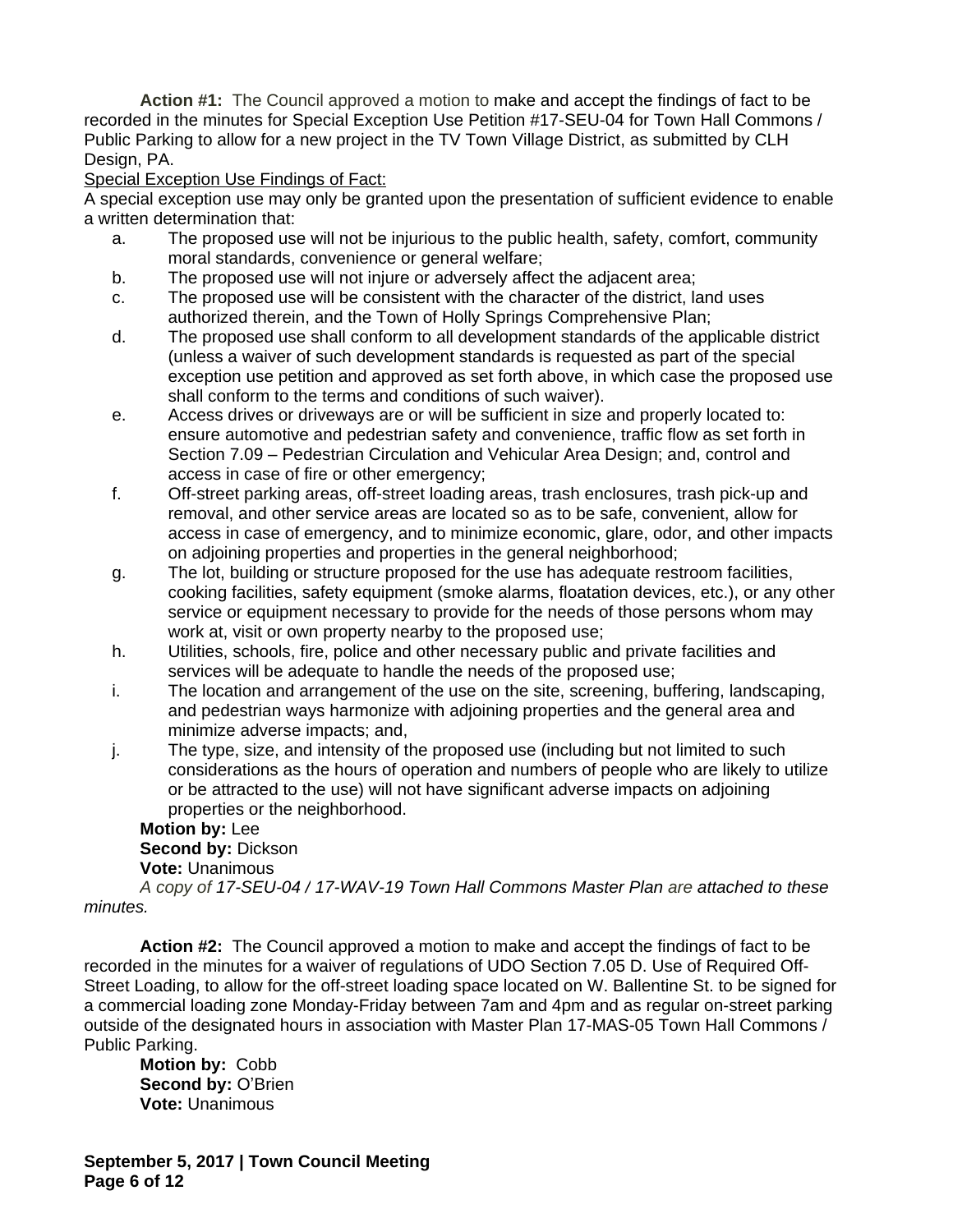**Action #3:** Having made findings of fact that the petition meets the requirements to be granted a waiver of regulations of UDO Section 7.05 D. Use of Required Off-Street Loading, the Council approved a motion to approve waiver 17-WAV-19 to allow for the off-street loading space located on W. Ballentine St. to be signed for a commercial loading zone Monday-Friday between 7am and 4pm and as regular on-street parking outside of the designated hours in association with Master Plan 17-MAS-05 Town Hall Commons / Public Parking.

**Motion by:** Dickson **Second by:** Villadsen **Vote:** Unanimous

**Action #4:** Having made the necessary findings of fact, the Council approved a motion to approve Special Exception Use 17-SEU-04, as specified in Unified Development Ordinance Section 3.03 A. 2. a. TV: Town Village to allow for a new project in the TV Town Village District, and Detailed Master Plan 17-MAS-04 Town Hall Commons / Public Parking, at the properties generally located along S Main Street, south of W. Ballentine Street and east of Avent Ferry Road, specifically 0 & 212 Avent Ferry Rd.; 0, 300, 307, & 317 S Main St.; 300 Rogers St.; & 105 W. Ballentine St.; Wake County PINs 0649910188, 0649911181, 0649913237, 0649913308, 0649913117, 0649902993, 0649904993, & 0649819169, as submitted by CLH Design, P.A. with the following conditions:

Special Exception Use

1. All operations must adhere to the evidence submitted by the applicant as stated in the findings of fact submitted and those findings of fact specified by the Town Council in conjunction with 17- SEU-04.

Master Plan Conditions

- 1. This project will be required to meet the Town of Holly Springs NPDES Ph. II Post Construction Stormwater Ordinance.
- 2. The following items must be addressed prior to the first construction drawing submittal:
	- a. Documentation in the form of a recorded plat must be provided for any offsite Right-of-Way dedication needed for this project.
	- b. All items listed on the Stormwater Submittal Checklist, Form #16003 must be included.
- 3. The following items must be addressed prior to construction drawing approval:
	- a. Approval of Stormwater Management Plan is required prior to issuance of a land disturbance permit or construction drawing approval.
	- b. All environmental permits must be obtained prior to construction drawing approval.
- 4. The following items will be required with each development plan:
	- a. An Engineer's sealed Water System Hydraulic Report will be required. **Motion by:** O'Brien **Second by:** Dickson **Vote:** Unanimous

At this time, Mayor Sears asked the Holly Springs High School students who were not present at the opening of the meeting to approach the podium. He presented them with a proclamation designating September as Childhood Cancer Awareness Month in Holly Springs. He also provided a set of wind chimes to be placed in the tree.

**8b. Public Hearing: Malbec, LLC Development Agreement** – Ms. Krstanovic said this request is to consider an economic development agreement for property exchange, construction of a parking deck, and waiver or reimbursement of fees for a downtown area development and construction of a non residential use at or near the intersection of South Main Street and Rogers Street in Holly Springs. The real property exchange involves an approximate 0.70 acre portion of a town-owned lot with an address of "105 West Ballentine Street" located near the intersection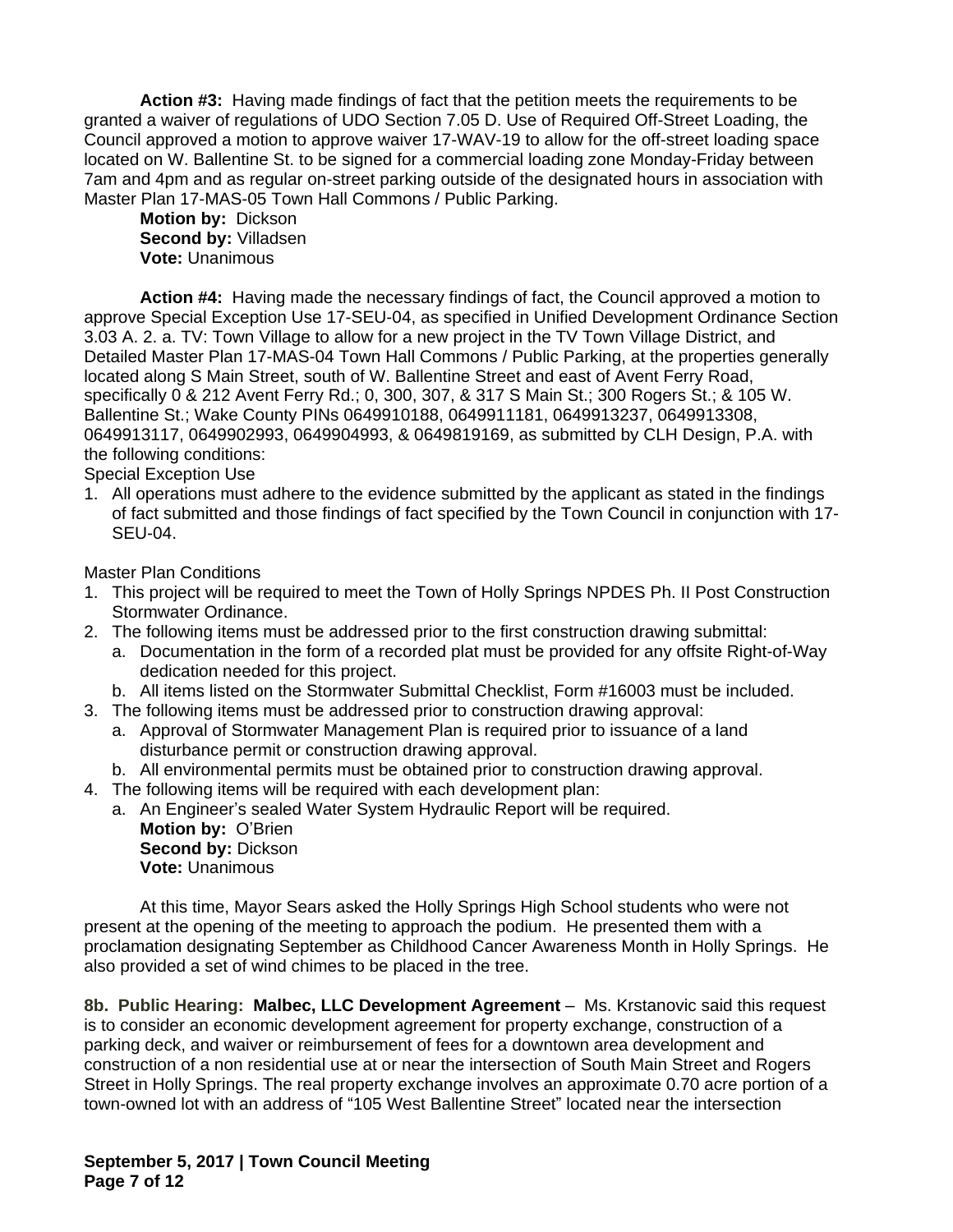described above (Wake County PIN No 0649911181 (Deed Book 3823, Page 77, Wake County Registry). The property owner is Malbec, LLC.

With that explanation completed, Mayor Sears opened the public hearing. The following input was recorded: None.

There being no input, the public hearing was closed.

**Action:** The Council approved a motion to enter into a development agreement with property owner Malbec LLC, Holly Springs for property exchange, construction of a parking deck, and waiver or reimbursement of fees for a downtown area development and construction of a nonresidential use at the intersection of South Main Street and Rogers Street.

**Motion by:** Dickson **Second by:** Cobb **Vote:** Unanimous *A copy of a draft Malbec LLC development agreement is attached to these minutes.*

**9. Consent Agenda:** The Council approved a motion to approve all items on the Consent Agenda. The motion carried following a motion by Councilman Cobb, a second by Councilman Dickson and a unanimous vote. The following actions were affected:

9a. Minutes – The Council approved the minutes of the Council's regular meetings held in August.

9b. Reclassify Administration Position– The Council approved to reclassify a vacant Senior Program Manager to a Project and Construction Manager, salary grade 84.

9c. Budget Amendment, \$19,454.40 - The Council adopted a \$19,454.40 amendment to the FY 2017-18 budget to use asset forfeiture funds to purchase tactical vest plates.

9d. Resolution 17-37 - The Council adopted Resolution 17-37 declaring equipment surplus to the needs of the Town.

9e. Budget Ordinance Amendment - The Council adopted an amendment to the FY 2017-18 budget ordinance to modify the fees for the winter farmers market.

9f. Lochridge Subdivision Entrance Sign Agreement- The Council accepted an indemnification agreement for Lochridge Subdivision entrance signs.

9g. 00-COM-02-A03, Sunrise United Methodist Church – The Council approved to extend the plan approval expiration for 00-COM-02-A03 for Sunrise United Methodist Church to March 19, 2018.

9h. Budget Amendment, \$5,000 – The Council adopted a \$5,000 amendment to the FY 2017- 18 budget to replenish funds put toward the installation of the sound system at Ting Stadium.

9i. Tractor Purchase– The Council approved the purchase of a tractor for Bass Lake Park.

9j. Sugg Farm Building Floor Repairs – The Council approved work to add a floor to a Sugg Farm building and adopted an associated budget amendment.

 9k. Budget Amendment – The Council adopted amendment to the FY 2017-18 budget to transfer funds to cover the Mills at Avery Ferry infrastructure reimbursement agreement.

9l. Douglas Chapel Church Waterline Easement Compensation – The Council approved to provide compensation to Douglass Chapel Church for a waterline easement.

9m. Youth Football Games First Aid Coverage Agreement – The Council approved to retain Select PT to provide on-site first aid at home parks and recreation youth football games.

9n. Spectrum Contract – The Council approved to enter a 36-month contract with Spectrum for dedicated fiber internet service for redundant internet connectivity.

9o. Master Dark Fiber Agreement Addendum – The Council accepted an addendum to the Master Dark Fiber Agreement between the Town of Holly Springs and Ting Fiber, Inc.

**10a. 16-DP-09 Downton Square Townhomes** – Mr. Beard said the Town has received a request to build 88 townhomes on W Holly Springs Road, that will provide interconnectivity from W Holly Springs Road to Oak Hall. Downton Square will be developed in the R-MF-8 zoning district.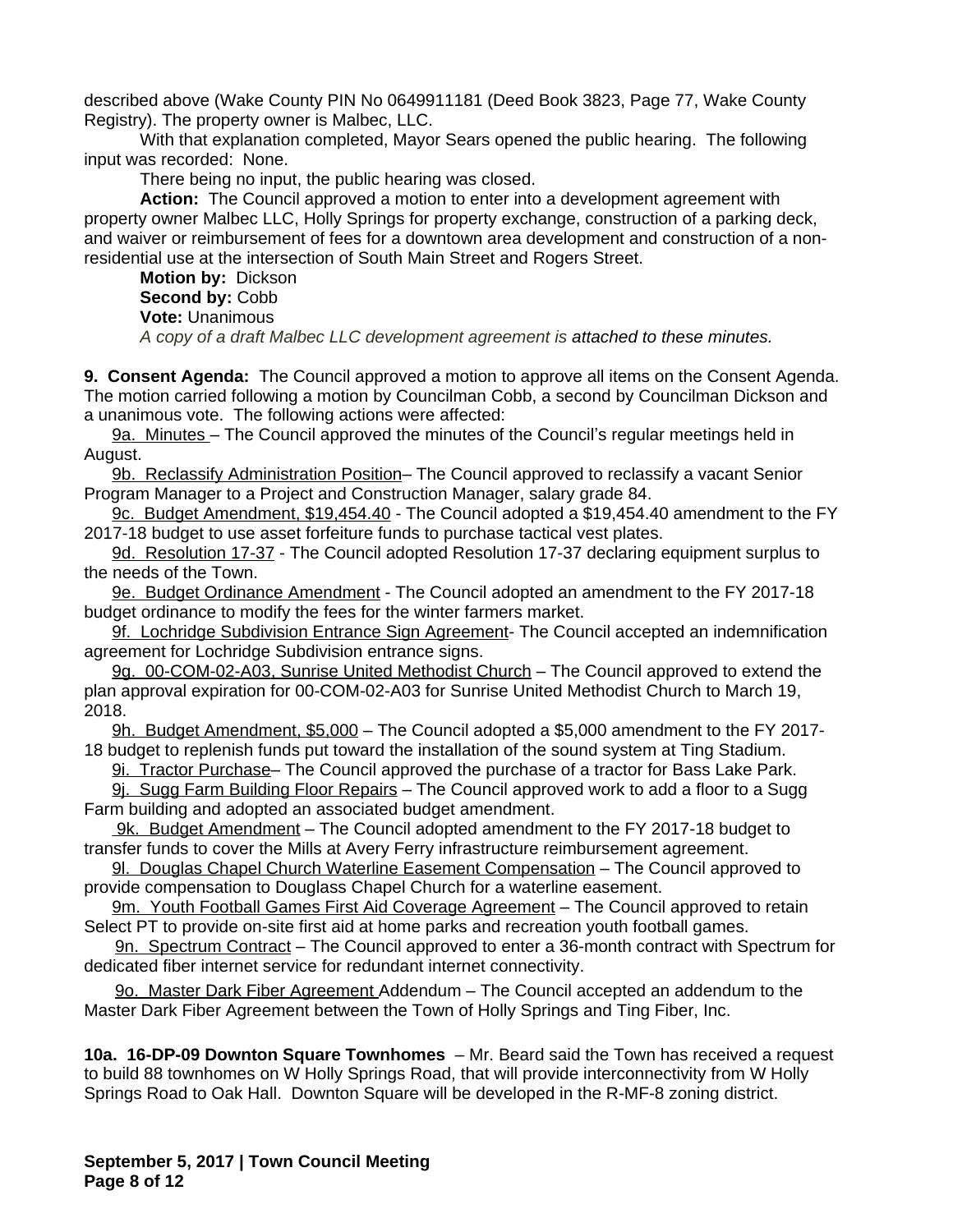He said the Town Council previously heard this petition Dec. 20, 2016 and April 4, 2017. On Dec. 20, the Town Council approved a motion to defer action to give the applicant an opportunity to reassess and reconfigure the road network so that it would be less impactful.

On April 4, the Town Council deferred action until such time that the full access drive to the west is constructed. The applicant has since revised their development plans to include a full access drive to the west of the 88-unit townhome project. Although the road to the west is not yet constructed, they have added this road to their plans for consideration by the Council.

**Action:** The Council approved a motion to approve Development Plan #16-DP-09, Downton Square Townhomes, submitted by Lennar Carolinas, LLC, project number: 03-15202 dated revised 08/08/2017 with the following conditions:

- 1. This project will be required to meet the Town of Holly Springs NPDES Ph. II Post Construction Stormwater Ordinance.
- 2. With the first submittal of Construction Drawings the following items must be address:
	- a. A point-by-point photometric plan for all site lighting shall be submitted to the Department of Planning & Zoning for review and approval prior to CD approval. (must show lighting at proposed right-of-way).
	- b. Provide a calculated pavement design for the thoroughfares shown on this plan.
	- c. Provide documentation in the form of a recorded plat of any required offsite sewer easements.
	- d. Provide a cost estimate for converting the overhead electrical power to underground lines along the frontage and continue to work with staff to determine how the overhead power will be addressed.
	- e. All items listed on the Stormwater Submittal Checklist, Form #16003, must be included.
	- f. There cannot be an increase in the post condition flows for the 100 yr. 24 hr. storm from the site.
	- g. Stormwater sureties are required on this project. A performance surety in the form of a bond, letter of credit or cash is required in the amount of 150% estimated construction cost of the stormwater BMP prior to plat recordation and a maintenance surety in the form of a cash escrow account in the amount of 35% the actual construction cost of the BMP is required at the end of the performance monitoring period for the project.
	- h. Provide documentation in the form of a recorded plat of any required offsite sewer easements.
- 3. Prior to construction drawing approval, the following items must be addressed:
	- a. Payment of the Stormwater Fee-in-Lieu will be required prior to construction drawing approval.
	- b. This project is located in a basin where the Town has an approved flood study. Accordingly, a flood study will be required to meet the Town's policy for Hydrologic Basin Models (Town Policy - P-018). The flood study will need to be updated to reflect this project and will need to demonstrate that development of the site will not raise established flood levels. Retention or detention may be required to accomplish this. The following is the approved flood study that this project will need to update: Winward Pointe
	- c. Approval of Stormwater Management Plan is required prior to issuance of a land disturbance permit or construction drawing approval.
	- d. Note that Gremar Drive will need to be closed, temporarily during construction of this project. This road shall be opened once 90% of the COs are obtained.
- 4. Prior to the first plat associated with this project, the following items must be addressed:
	- a. The full access (offsite street access) for the project (Street B) must be installed.
	- b. Homeowner's Association covenants shall be recorded with the first plat associated with this subdivision.
- 5. The following items ,must be submitted no later than five (5) days after Town Council"
	- a. Revise plan to show the new fire hydrant on Street B near the intersection of W. Holly Springs Road that is called out on Sheet C2.1.

**September 5, 2017 | Town Council Meeting Page 9 of 12**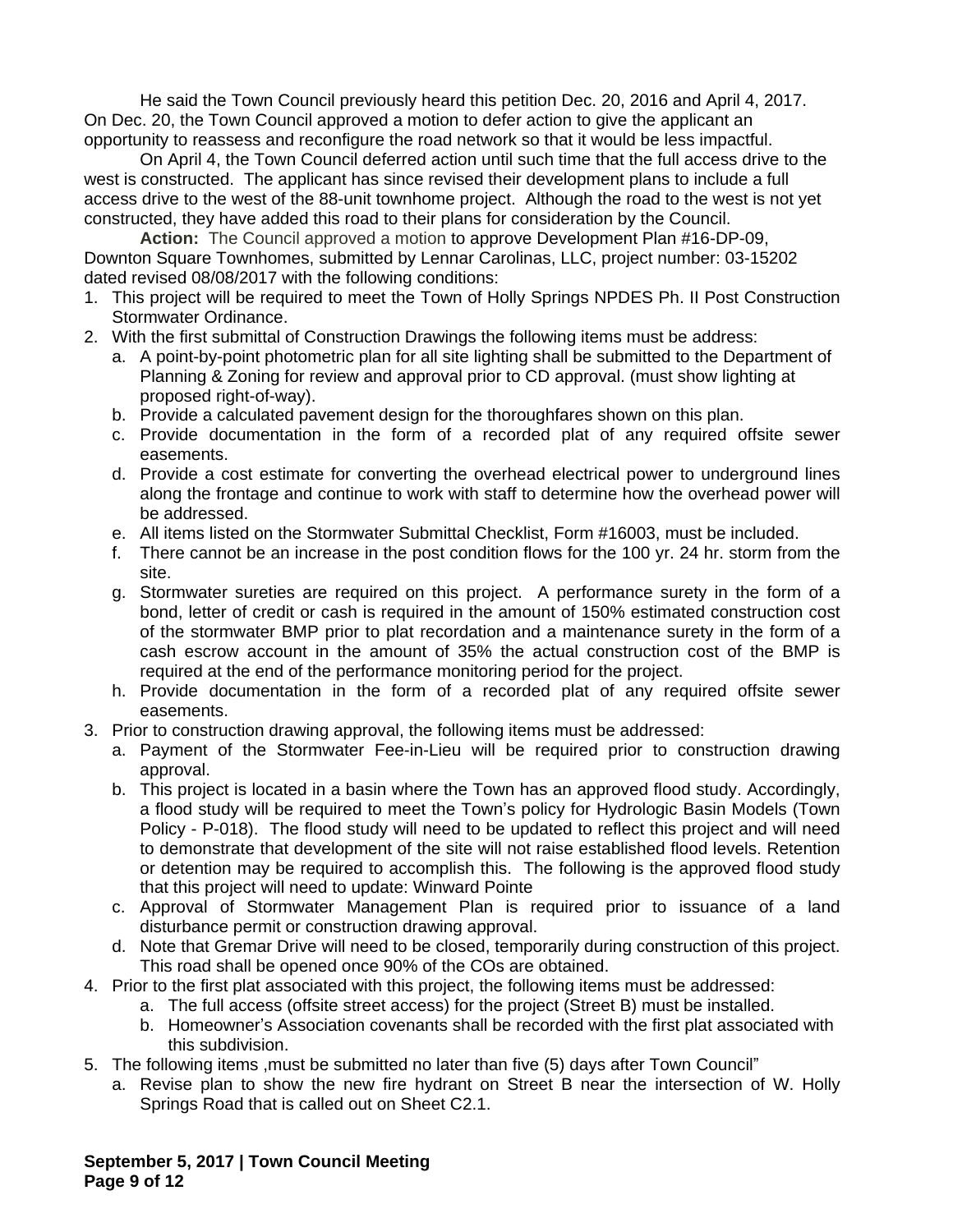b. Revise plans to show a sewer stub added off of Street B to the adjacent Dumbarton property. **Motion by:** Dickson Second by: Cobb **Vote:** Unanimous

**11a. 06-DP-09-A06 Main Street Square Elements C, D, and E -** Mr. Ryan said the Main Street Square Planned Unit Development (PUD), originally submitted in 2005, was intended to provide an ideal setting for a creative, mixed use development that advanced the principles of traditional neighborhood development. The plan consists of multifamily apartments, condominiums, townhomes, and single-family dwellings, as well as office and retail spaces.

The applicant is requesting to amend Building 1 located in Element C, D, & E of the Main Street Square PUD. The current approved plan is for a two (2) story, 21,000 square foot office and retail building. The applicant is proposing to modify the building to one (1) story with 10,500 square feet of office and retail. The building footprint will not change, except for minor modifications to show actual modulations in the building façade. New elevations for the building are included with this amendment. Element C, D, & E was last modified in 2013 to reduce Building 5 (Dunkin' Donuts / Garner Appliance building), directly across Werrington Drive from Building 1, from a two (2) story building to a one (1) story building.

Mr. Ryan said the Planning Board discussed the following issues and concerns at its meeting Aug. 22:

- How the proposed changes would relate to the existing portions of Main Street Square and, more particularly, the directly adjacent buildings.
- If a two-story building would provide a better buffer from noise for buildings in the interior.
- Concerns about how the changes will affect the project and how Main Street Square looks and feels. The Board discussed both the negative and positive impacts the requested amendment could have on the entrance to Main Street Square.
- If the short-term gains of development were more important than the long-term prospect of potentially having a two-story building on this site.

Mr. Ryan reported that the Planning Board recommends approval of the application following a 6-2-1 vote. Members voting against the motion were: Mr. Stolarik, who stated that the request is not consistent with the intent of Main Street Square or the original approval of the project; and Mr. Johnson, who agreed.

Mr. Ryan said the applicant was available to answer questions.

Marty Bizzel of Bass, Nixon and Kennedy in Raleigh - Mr. Bizzel addressed the Council. He said the building is technically a story and a half. He added that a two story building is not required by the Planned Unit Development document although most of the buildings in Main Street Square are at least two stories tall. He said, however, it was not a requirement of the PUD document.

Trey Adams, Bass Nixon and Kennedy - Mr. Adams showed elevations of how the building would look, creating what he called a nice "bookends" kind of appearance. He also noted that the building is attractive and does not come across as a one-story retail building but more of a polished professional building with interesting and attractive architectural features.

Councilwoman Lee said if the building were to be located in the Village District, she might feel more strongly about its being two story; however, the building is located on the outer edge of town and the outer edge of Main Street Square and she feels it would be attractive.

Councilman Dickson said he had no issues with the fact that the building is not two story, but he hesitates because the building's architectural design is so different that the rest of Main Street Square. He said it looked more in keeping with buildings in the Holly Springs Business Park but not with the charm of the building designs in Main Street Square.

He said he would have looked to have seen something less modern and pedestrian-friendly.

Councilman Villadsen said his concern is based on long-term effect of reduced nonresidential square footage.

**September 5, 2017 | Town Council Meeting Page 10 of 12**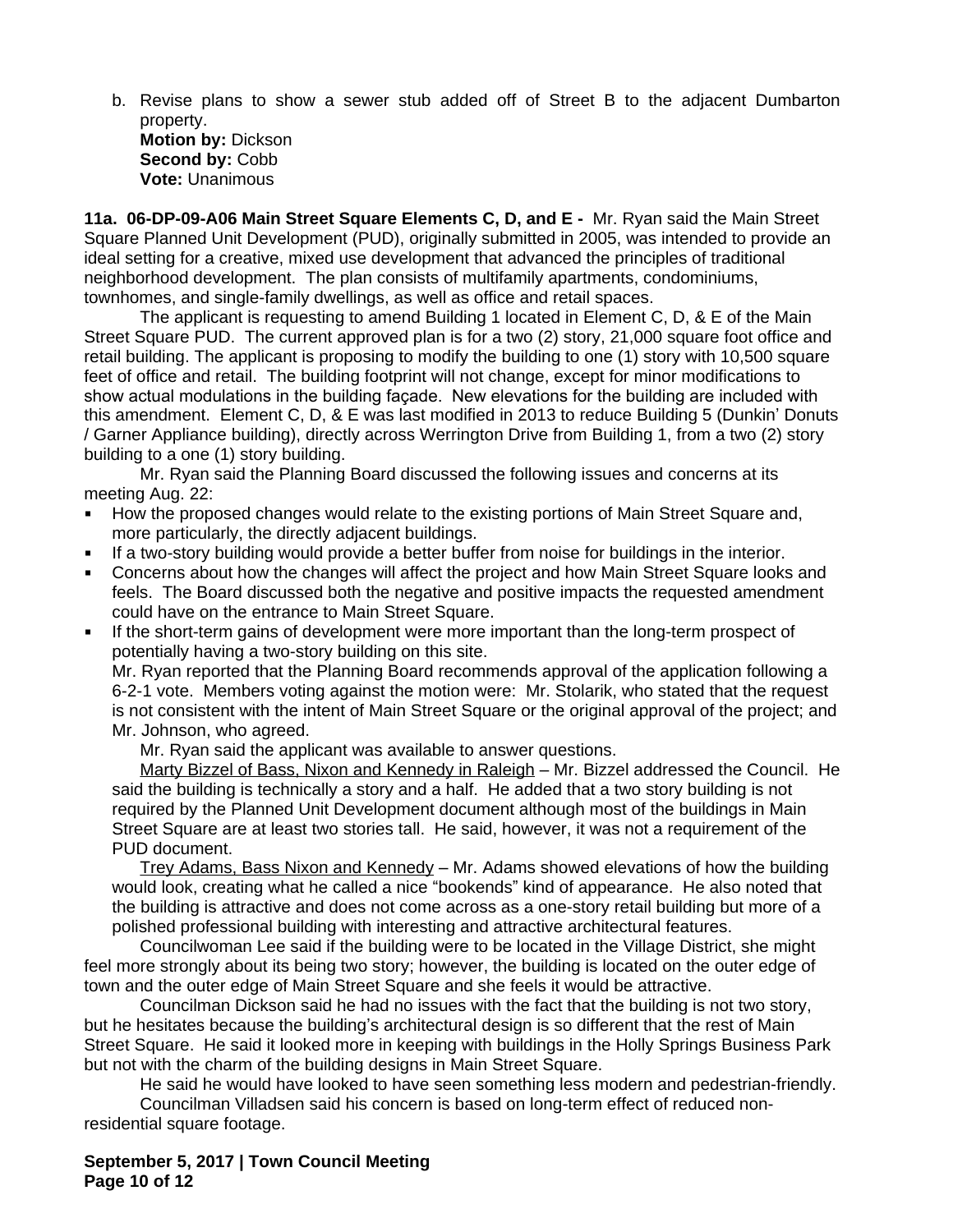Councilman Dickson said he would be more enthusiastic if the architectural details were closer to existing Main Street Square buildings or were more attractive. He said he didn't necessarily want to vote against

In Council discussion, there was some reluctance of the Council to approve a change that includes a building that is somewhat different in appearance and flavor than existing nearby buildings.

**Action:** The Council approved a motion to defer action on Development Plan Major Amendment #06-DP-09-A06 for Main Street Square Elements C,D, & E Amendment as submitted by Bass, Nixon, and Kennedy, Project Number 04-08042, dated Revised 08/07/2017 to allow the applicant time to submit new elevations more similar to the existing Main Street Square architecture.

**Motion by:** Dickson **Second by:** Lee **Vote:** Unanimous

**11b. System Development Fee Study -** Ms. Parrish said the North Carolina General Assembly recently passed House Bill 436. The bill adds Article 8- System Development Fees to Section 162A of the General Statutes. This article describes the requirements and process for municipalities to develop and administer system development fees.

She said the contract not only will meet the need of the new HB 436 requirement, it will dig deeper and expand our current water and wastewater planning efforts and capital infrastructure plan which supports our System Development Fees.

**Action:** The Council approved a motion to retain Freese and Nichols for a development fee study to meet the requirements of a new state law and to expand water and wastewater planning efforts and to adopt the associated budget amendments.

**Motion by:** Lee **Second by:** O'Brien **Vote:** Unanimous

**11c. Spectrum Backup Fiber Internet Service Agreement -** This item was moved to Consent Agenda as 9n.,during agenda adjustment.

**11d. Ting Fiber License Agreement Addendum -** This item was moved to Consent Agenda as 9o.,during agenda adjustment.

**12. Other Business:** None that resulted in Council action.

**13. Manager's Report:** None that resulted in Council action.

**14. Closed Session:** The Council approved a motion to enter into Closed Session, pursuant to N.C.G.S. 143-318.11(a)(5) to consider the price and terms of a contract concerning the acquisition of real property located in the Village District.

In Closed Session Council members discussed terms and the merits of an offer by an owner in the Village Office Condos. The owner would offer the Town the chance to buy his office suites for tax value. The space could be used by the Town for office space, or it could be sold at a profit, or it could be used as a rental revenue source.

After much discussion, the Council felt the decision would cost nothing at this time and would be a good investment for the Town in the future.

**Action**: The Council approved a motion to authorize the town manager to write a letter of intent to purchase space that may become available in the future in the Village Office Condos for tax value as offered by the current owner.

**Motion by:** Cobb **Second by:** Lee

**September 5, 2017 | Town Council Meeting Page 11 of 12**